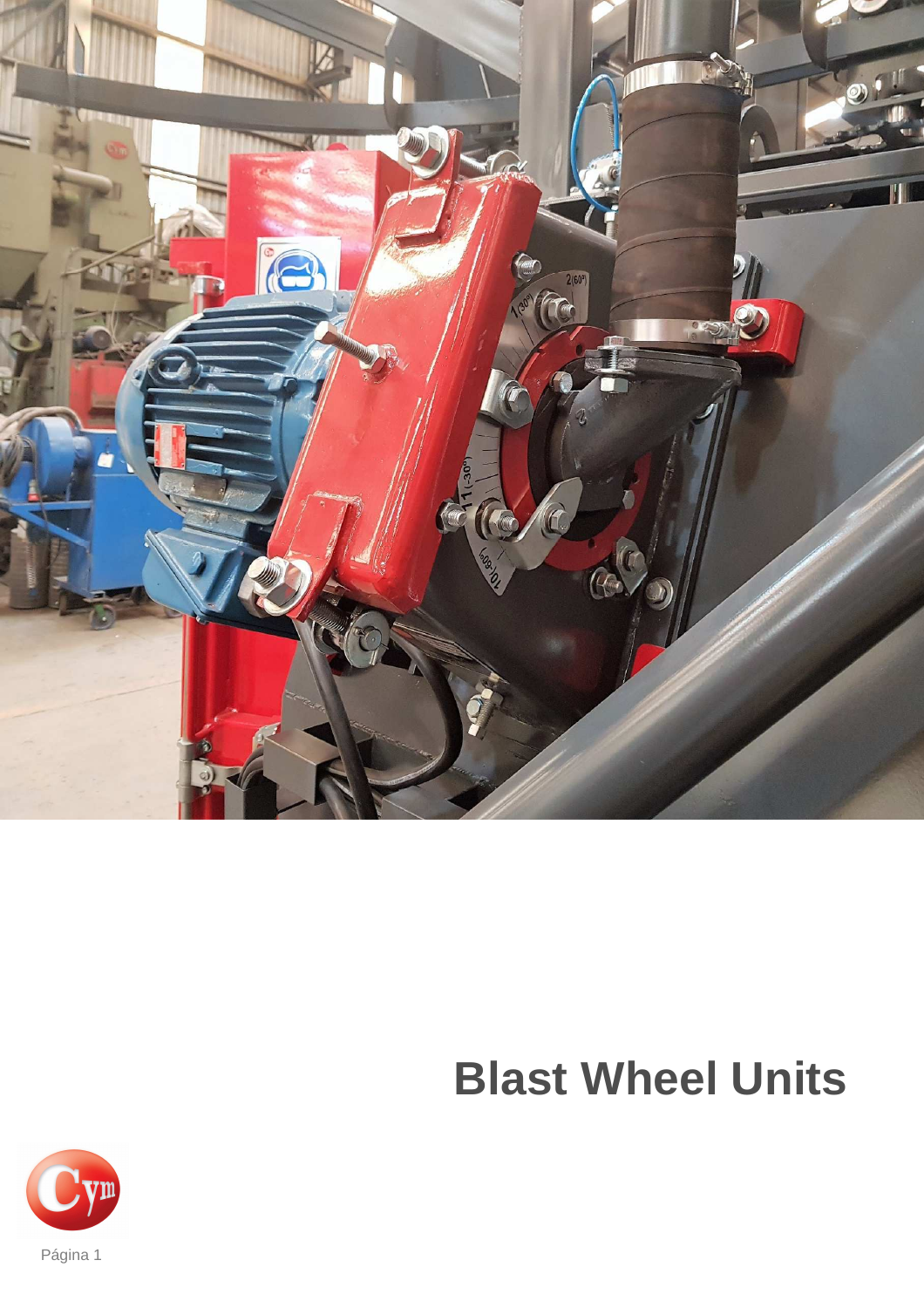Blast wheel shot blasting is the most economical method among the current cleaning techniques, as well as the one that minimizes environmental impact. The shot blasting principle is based on the use of kinetic energy from the abrasive used when it impacts the surface of the piece, removing impurities. The performance of the equipment depends on the quality, quantity, speed and direction of the shot; these last three factors depend entirely on the correct operation of the blast wheels.

The wheel is the heart of the machine, and has decisive influence on the effectiveness of the work performed, the appearance of the blasted surface, the production costs and thus the profitability of the process.

Shot blasting machines can use multiple wheels located in such a way that they allow the abrasive to cover the whole surface of the items to be shot blasted. The number of wheels mounted on a machine is determined by the shape and size if the items to be cleaned. The shot blasting power installed is usually what is required to achieve the desired surface finish in one process at an adequate speed

The operation of blast wheels is similar to that of a fan or a centrifuge pump. The wheels throw the abrasive through centrifugal force in a determined direction,speed and amount.

The abrasive enters the wheel through the down comer elbow or feeding bushing, from the storage hopper. The impeller provides an initial acceleration of the shot, pushing it through the opening of the control cage. Then the shot continues toward the vanes or blades. The shot is thrown by the latter, through centrifugal force, until it reaches the pieces to be treated.



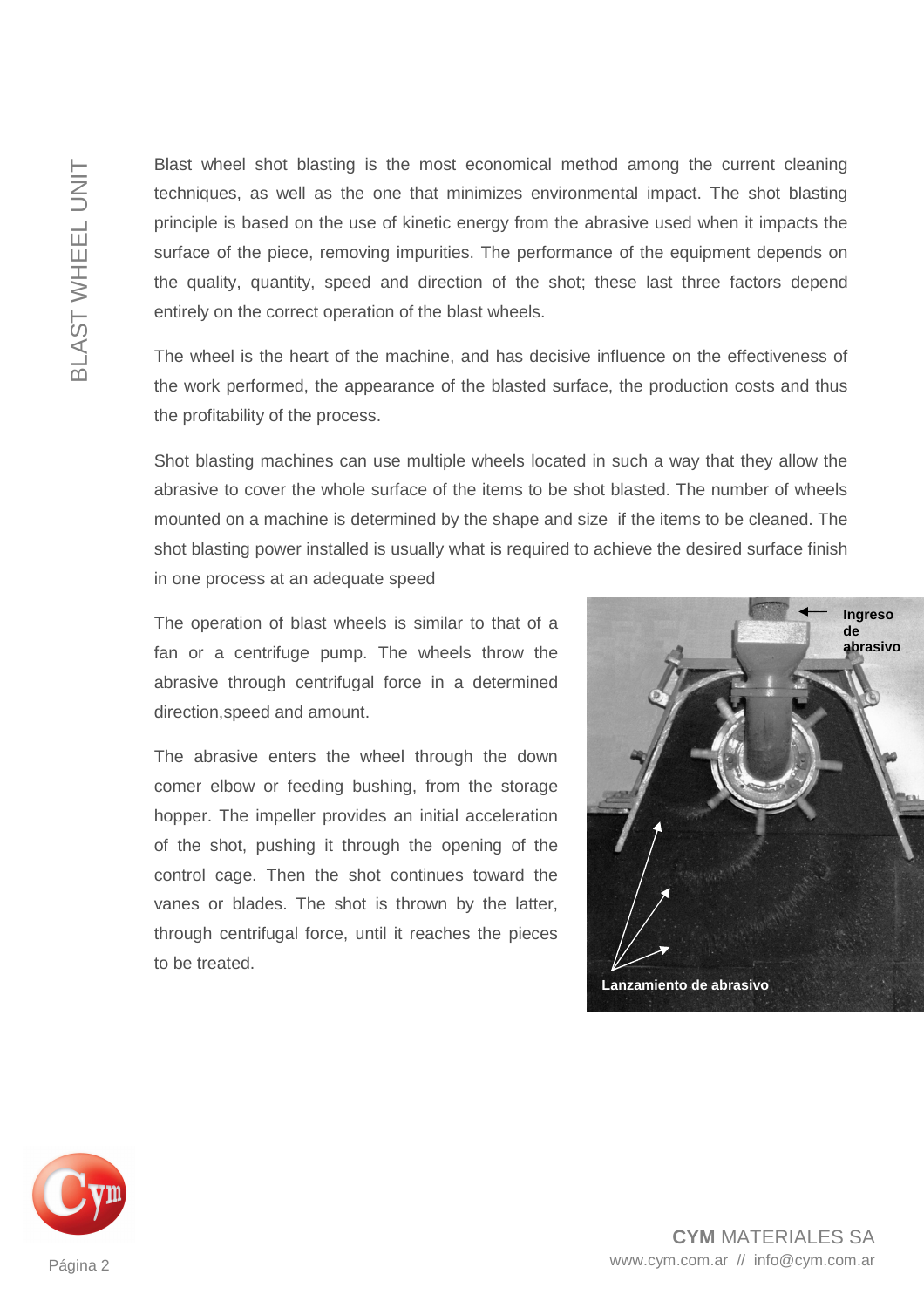### Wheel blast Models

Cym Materiales has a wide range of wheel models available, which can be tailored to each customer's specific needs. The different wheel models are the following:

- Seven models of blasting turbines with power from 4 HP to 150 HP.
- Abrasive flow between 40 kilos to 1500 kilos per minute.
- Blast speeds abrasive from 50 m / sec to 110 m / sec
- Three different models of thin, standard and wide blades
- Control cage with shot openings of 25 °, 30 °, 40 °, 50 ° and 60 °
- Direct drive motor to the turbine or indirect with intermediate shaft between motor and turbine
- Blast Wheels with BI-DIRECTIONAL rotation allowing the rotation of the motor in both directions without having to make any changes to the blades.
- Two different models of turbine wheels: monoblock wheel and steel wheels with interchangeable blades
- Turbine housing made with manganese steel plates.
- Internal Liners of high chrome steel with system of locks and labyrinth forming a wear-resistant double wall together with the manganese housing
- The special cast steel in chosen grades facilitates enhanced wear and abrasive resistance resulting in extended life and attendant reduced maintenance costs.
- Close labyrinth of abrasives between engine coupling and housing with possibility to mount the turbines in any position even in the vertical axis.
- Positioning and fixing system for control cage, avoiding the risk of incorrect adjustment of the hot spot.

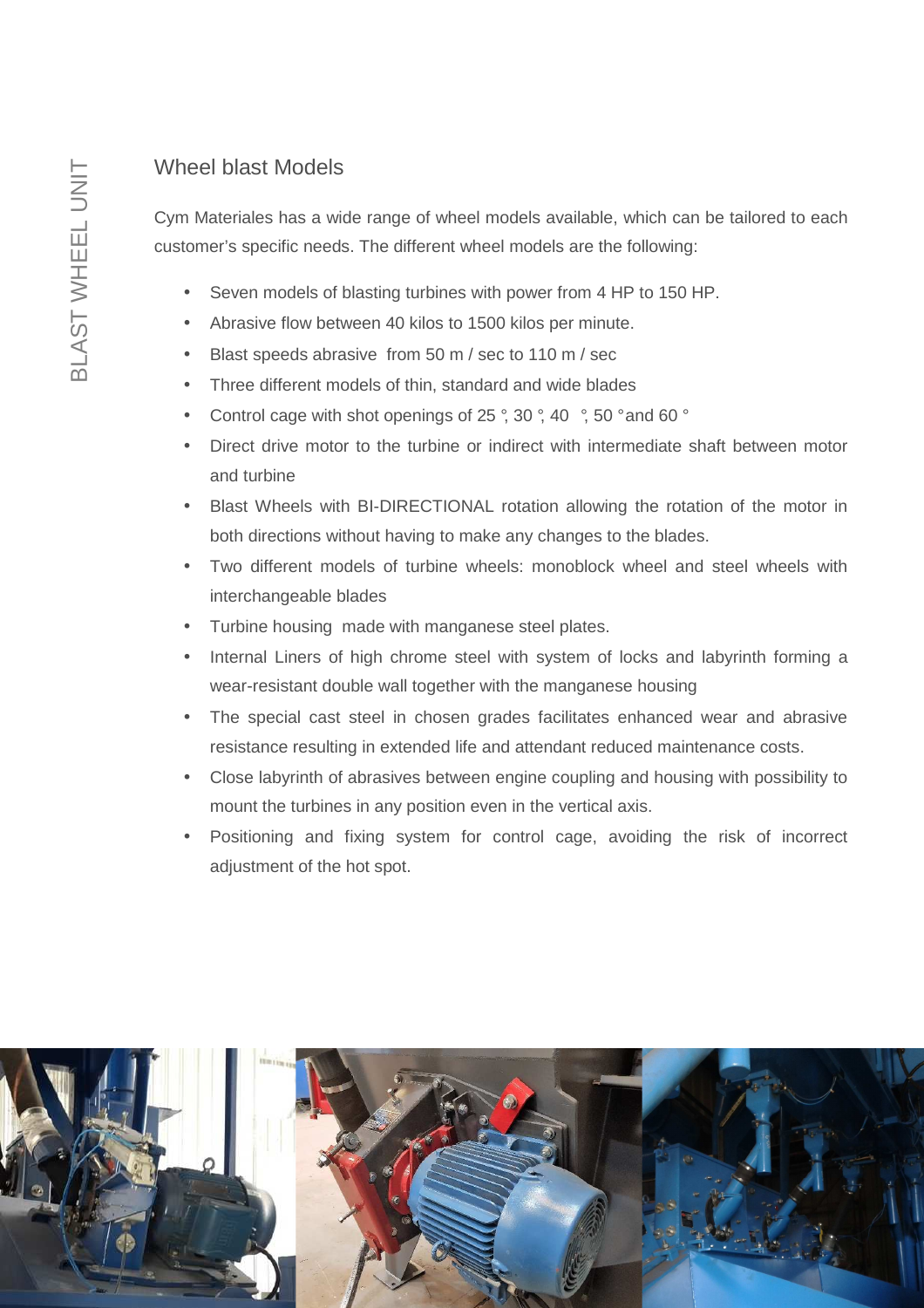| <b>Description</b>             |          | <b>TR-166</b>            | <b>TR-250</b>  | <b>TR-300</b>                            | <b>TR 360</b>  | <b>TR-380</b>          | <b>TR-500</b> | <b>TR-600</b>  |
|--------------------------------|----------|--------------------------|----------------|------------------------------------------|----------------|------------------------|---------------|----------------|
| Wheel diameter                 |          | 166                      | 300            | 300                                      | 380            | 380                    | 500           | 600            |
|                                |          | Monoblock                |                | Monoblock &<br>Interchangeable<br>blades |                | Interchangeable blades |               |                |
| Number of blades               |          | $\overline{4}$           | 6              | 6                                        | 6              | 8                      | 8             | 12             |
| <b>Blades</b><br>width<br>(mm) | Thin     |                          | $\overline{a}$ |                                          | $\blacksquare$ | 35                     | 35            |                |
|                                | Estándar | 30                       | 66             | 66                                       | 66             | 59                     | 59            | 59             |
|                                | Wide     | $\overline{\phantom{a}}$ | ٠              |                                          | $\blacksquare$ | 122                    | 122           | $\overline{a}$ |
| Power (HP)                     |          | 4 a 7,5                  | 4 a 30         | 4 a 30                                   | 4 a 30         | 15 a 100               | 15 a 150      | 30 a 75        |

For more information please contact info@cym.com.ar or phone +54 341 4901100, and our engineering or sales departments will advise you on everything related to equipment, processes, finishes, production and automation of blasting equipment.



Página 4